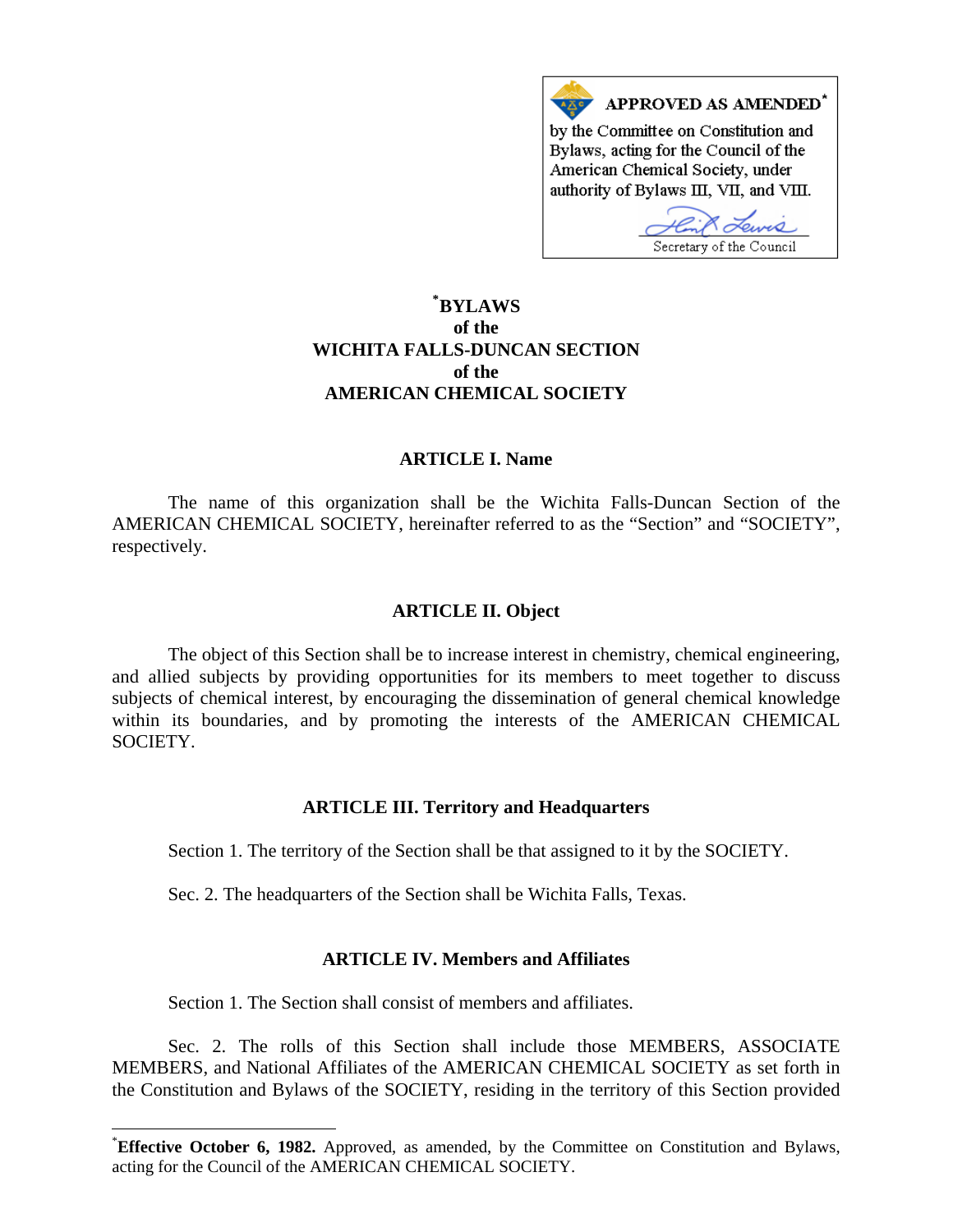that exceptions to this rule shall be made in conformity with the Constitution and Bylaws of the AMERICAN CHEMICAL SOCIETY.

 Sec. 3. Any person not a member or National Affiliate of the AMERICAN CHEMICAL SOCIETY who is interested in the object of this Section may make written application to the Executive Committee of this Section for election as a Local Section Affiliate.

 Sec. 4. Any person who shall have made written application to the Executive Committee for election as a Local Section Affiliate, who shall have paid his first year's dues in advance and who shall have been accepted by the Executive Committee shall be declared a Local Section Affiliate of this Section and shall be entitled to all the privileges of membership in the Section, save that of voting and holding office. Such Local Section Affiliates shall retain such Local Section Affiliate standing only so long as payment is made of local dues. Regularly matriculated students specializing in chemistry or chemical engineering may be accepted as such Local Section Affiliates under like terms.

#### **ARTICLE V. Organization**

 Section 1. The officers of the Section shall be a Chair, Chair-Elect, and Secretary-Treasurer.

 Sec. 2. The Section shall have Councilors and Alternate Councilors as provided in the Constitution and Bylaws of the SOCIETY.

 Sec. 3. The Executive Committee shall consist of the officers of the Section, the Immediate Past Chair, the Councilors, the Alternate Councilors, and not more than two appointed Members-at-Large. The Members-at-Large shall be appointed by the Chair under whom they will serve.

 Sec. 4. Councilors and Alternate Councilors shall be chosen from the MEMBERS. All officers and other persons elected by the members shall be chosen from the MEMBERS and/or ASSOCIATE MEMBERS.

## **ARTICLE VI. Manner of Election and Terms of Office**

 Section 1. Elected officers of the Section shall serve for a term of one year, beginning January 1, or until their successors are elected. The Chair-Elect shall succeed to the office of Chair upon completion of his term of office.

 Sec. 2. Councilors and Alternate Councilors shall be elected for a term of three years, beginning on January 1.

 Sec. 3. The Executive Committee of the Section shall fill any vacancy in its body and any vacant office occurring between the annual election, by the appointment of any member of the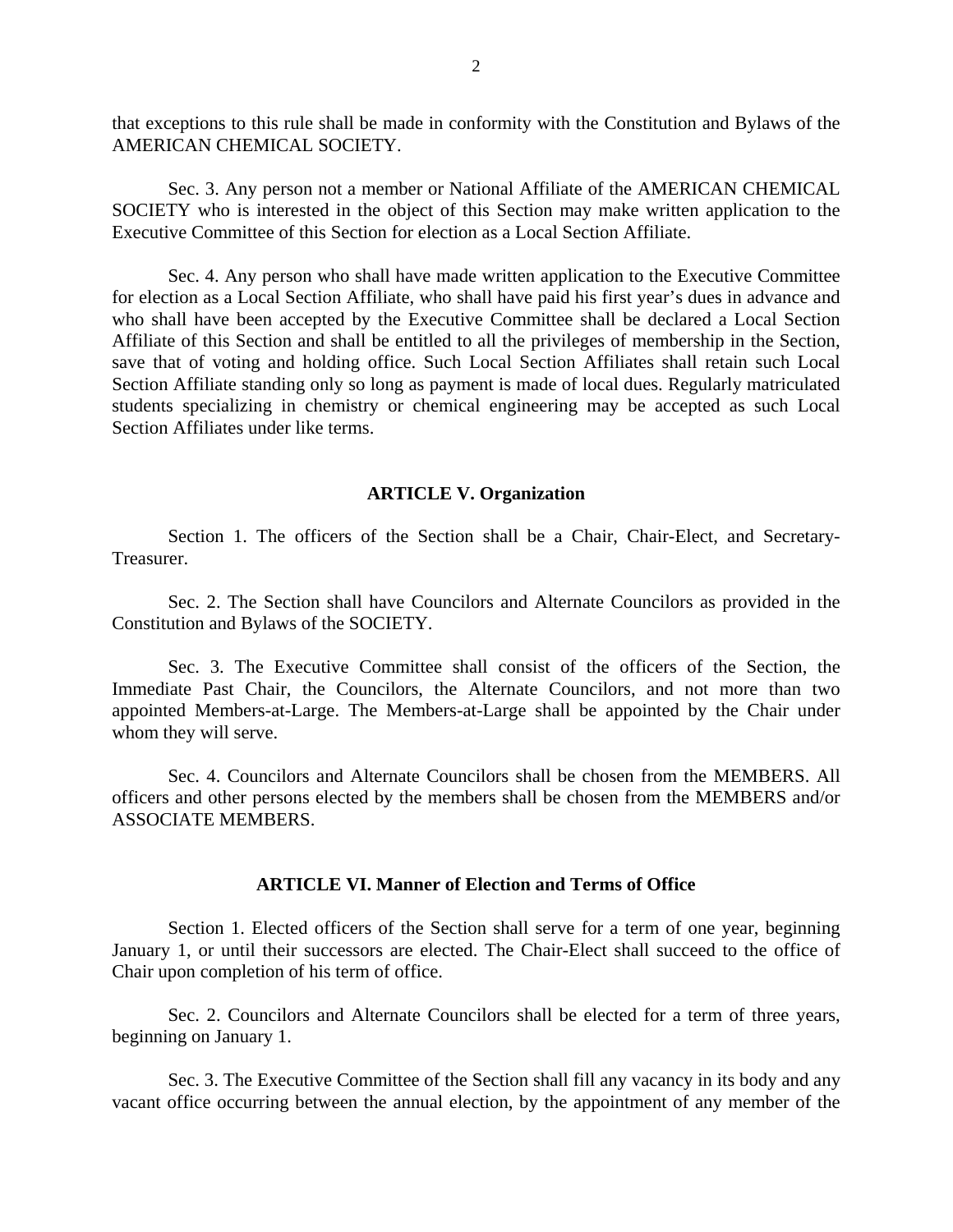Section qualified to hold office, and such member so appointed shall serve until the next annual election, except when the vacancy is that of Chair of the Section. In this event, the Chair-Elect shall be named Chair, and a new Chair-Elect shall be appointed by the Executive Committee. In the event the office of Chair-Elect is filled by such interim appointment, the Section shall elect both a Chair and Chair-Elect at its annual election.

 Sec. 4. (a) At the Section meeting held in the month of September, the Chair shall announce the membership of a Nominating Committee, including the Chair thereof. This Committee shall be comprised of four members, not retiring officers of the Section, and shall provide nominees for such of the following positions as will be vacated: (1) Chair-Elect, (2) Secretary-Treasurer, (3) Councilors, (4) Alternate Councilors. Nominations for Chair will be required only if the current Chair-Elect is unable to assume the office of Chair.

 (b) This Nominating Committee shall gain the consent of each nominee to serve in the capacity for which he is nominated and present its slate to the membership present at the October meeting. After presentation of the report, nominations may be made by the membership present, providing such nominations receive two seconds. No name shall be placed in nomination without the consent of the nominee, and no nominee shall remain a candidate for more than one elective position, except that of Councilor.

 (c) Each voting member of the Section shall vote for all positions except those of Councilor and Alternate Councilor by secret ballot at the beginning of the November meeting of the Section. The votes shall be counted by the Tellers, who shall be appointed by the Chair at the November meeting, and who shall record the votes received by each candidate, and report the results of the balloting in writing to the Chair before the close of the November meeting.

 (d) Councilors and Alternate Councilors shall be elected by a mail ballot of the members of the Section.

 (e) In case of a tie vote for any elective position, the Chair shall forthwith proceed to decide by lot between the candidates.

 (f) The Chair shall then declare the successful candidates elected to these positions to serve the term as provided in Article VI, Sections l and 2, of these bylaws.

 (g) The Secretary shall certify to the Executive Director of the SOCIETY not later than December 1 of each year the names, addresses, and terms of the elected Councilors and Alternate Councilors for the ensuing year.

### **ARTICLE VII. Duties of Officers and Executive Committee**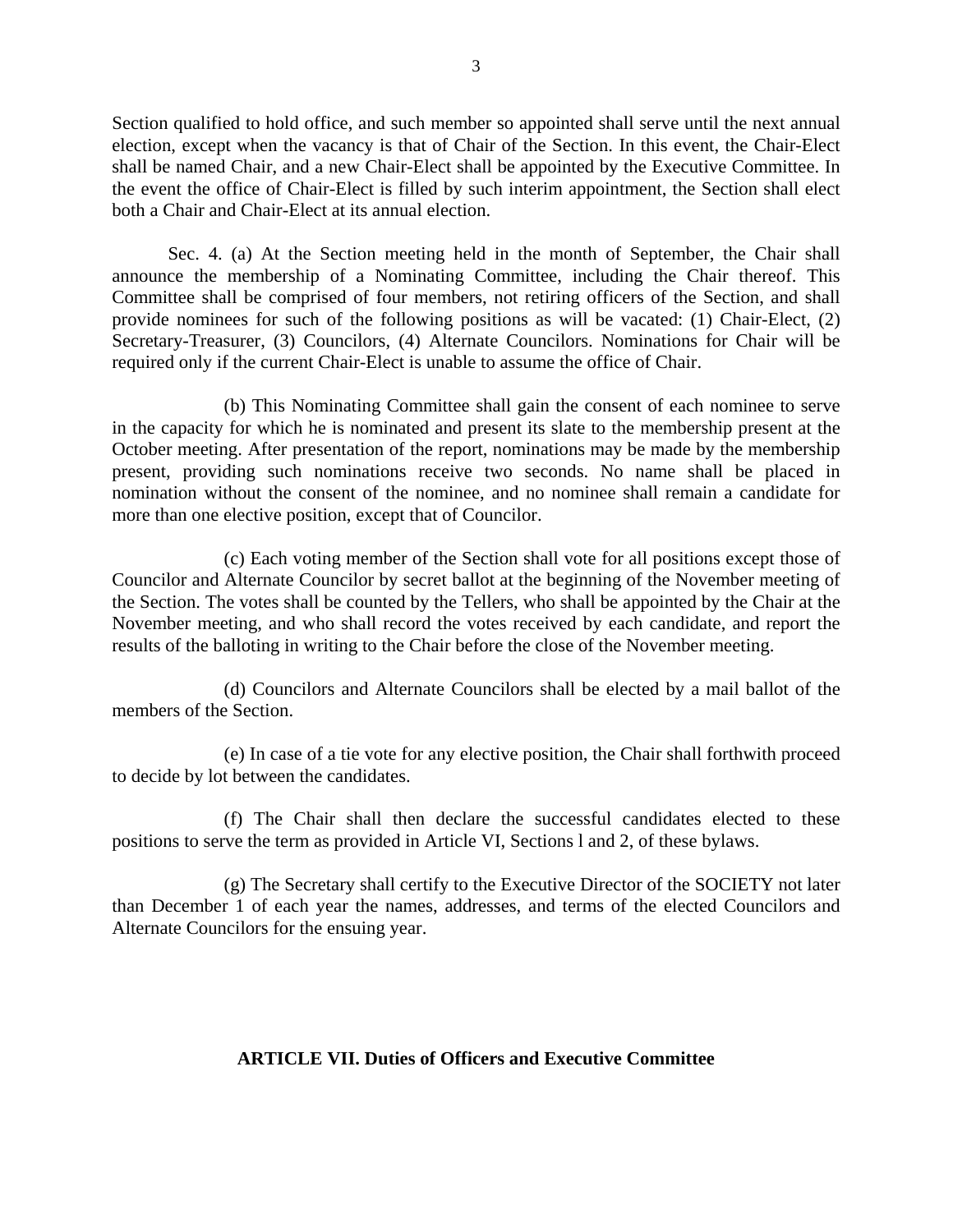Section 1. The duties of the officers shall be those customarily performed by such officers, together with those responsibilities prescribed by the Constitution and Bylaws of the SOCIETY and by these bylaws and such other duties as may be assigned from time to time by the Executive Committee.

 Sec. 2. The Chair of the Section shall serve as Chair of the Executive Committee and shall appoint all committees authorized in these bylaws or by the Executive Committee.

 Sec. 3. The Executive Committee shall be the governing body of the Section and, as such, shall have full power to conduct, manage, and direct the business and affairs of the Section in accordance with the Constitution and Bylaws of the SOCIETY and these bylaws.

#### **ARTICLE VIII. Committees**

 Section 1. The Section Chair shall appoint the Membership, Program, and Publicity Committees at the January meeting. Each Committee shall have no fewer than three members of which at least one shall be from Texas and at least one shall be from Oklahoma.

 Sec. 2. The Membership Committee shall have charge of the solicitation of new members for the AMERICAN CHEMICAL SOCIETY, and of Local Section Affiliates. It shall also endeavor to persuade members and National Affiliates who have fallen in arrears to renew their connection with the parent SOCIETY and with the Wichita Falls-Duncan Section. Annually, the Membership Committee shall distribute to all members a membership roster.

 Sec. 3. (a) The Program Committee shall be charged with the selection and securing of speakers for the Section meetings for one year following its appointment with the provision of such other features of meeting programs as it shall consider desirable and practical, within budget limits as set forth by the Executive Committee. Also, plans shall be made for programs to be presented during the first half of the following year.

 (b) The Program Committee Chair shall secure as early as possible the acceptance of speakers for dates assigned. He shall provide the Publicity Committee with data concerning the program for each meeting in ample time for the Publicity Committee to notify the membership by mail. He shall learn the time of arrival of the speaker and shall arrange to have the speaker met and entertained during the day preceding the meeting. He shall secure a statement of the speaker's expenses and turn it over to the Section Secretary-Treasurer for payment in an approved manner.

 (c) The Program Committee Chair shall be charged with the duties of providing a suitable meeting place for the Section for each meeting, of arranging for dinners preceding meetings when such are desired, and of securing a lantern slide or motion picture projector or other equipment as may be required for the program of the meeting.

 Sec. 4. The Publicity Committee Chair shall be responsible for the supplying of news of the activities to local newspapers, to the Section paper, and to *Chemical and Engineering News*.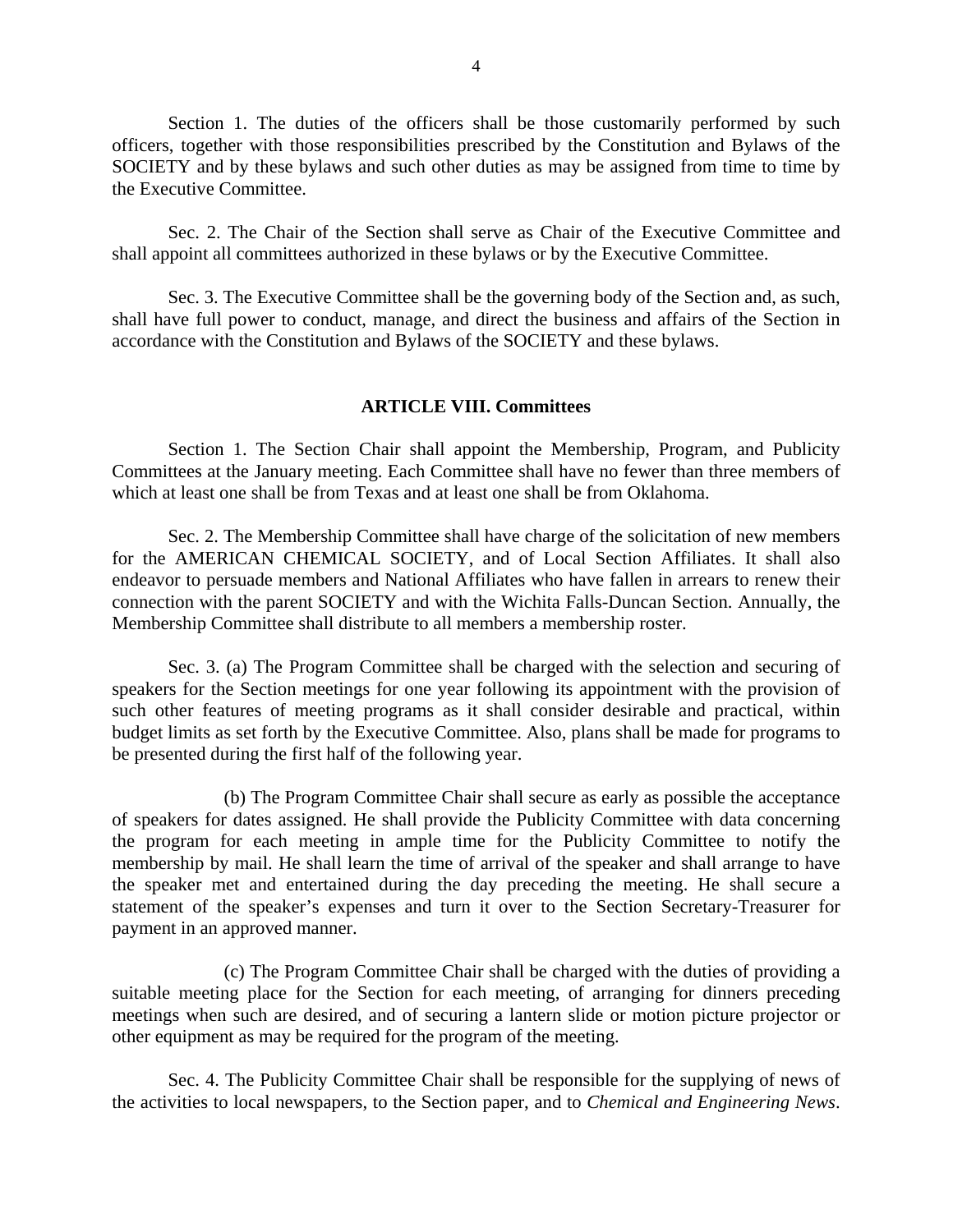In particular, he should supply announcements of coming meetings of the Section and accounts of meetings held to the local newspapers.

Sec. 5. There shall be a Nominating Committee provided for in Article VI, Section 4.

 Sec. 6. An Auditing Committee shall be appointed by the Section Chair to audit, at least once each year, preferably between December and January meetings, the books of the Secretary-Treasurer, and any other officers, committees, or Trustees to whom are entrusted any funds of the Section, submitting their report in writing to the Executive Committee through the Secretary-Treasurer, who shall incorporate it in the minutes of the next regular meeting of the Section.

#### **ARTICLE IX. Meetings**

 Section 1. The Section shall hold not less than seven regular meetings each year. The dates and time of each meeting shall be determined by the Program Committee.

 Sec. 2. The Section shall have special meetings upon the written request of a majority of the Executive Committee or upon the written request of ten (10) members 10 days in advance of the meeting and shall recite the exact nature of the business intended to be transacted, and no other business shall transpire at such meeting.

 Sec. 3. A quorum for regular and special meetings shall be defined as one-sixth of the members. In the absence of a quorum no Section business shall transpire at such meetings.

 Sec. 4. The Executive Committee shall meet upon due notice, at such times and places as may suit its convenience, upon call of the Chair or upon request of a majority of the members of the Committee. The order of business shall be such as the Committee provides from time to time.

 Sec. 5. A quorum for an Executive Committee meeting shall consist of a majority of the members of the Committee. In the absence of a quorum, the meeting shall adjourn to a specified date.

 Sec. 6. The parliamentary procedure for all Section meetings, except as specifically provided for in these bylaws, shall be subject to "Robert's Rules of Order."

#### **ARTICLE X. Dues**

 Section 1. All assigned National Affiliates and members of the Section, except MEMBERS of the SOCIETY in emeritus status, may be assessed such annual Local Section dues not to exceed \$2.00 as may be set by the Executive Committee and approved by a majority vote of the members present at a regular or special meeting. The fiscal year of the Section shall be from January 1 to December 31 and dues will be payable each December to the Section Secretary-Treasurer.